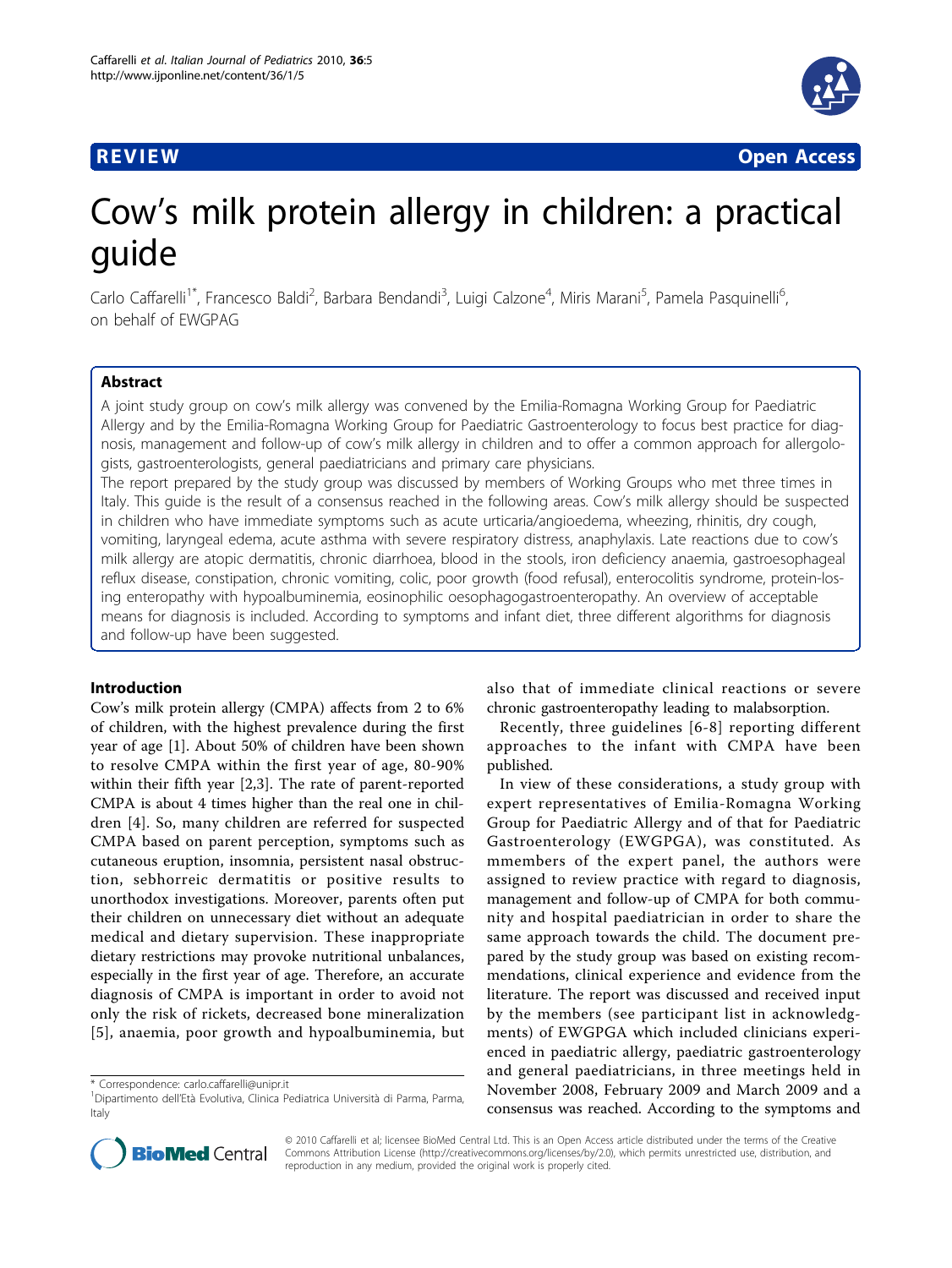the type of infant diet, three different algorithms for diagnosis and follow-up have been suggested. These approaches refer to the child in the first year of age. Recommendations for older children have been briefly reported.

## Cow's milk protein allergy: when should we doubt?

A positive atopic familiar history is common in children with suspected CMPA [[9\]](#page-5-0). The diagnosis of CMPA is based on a detailed history of symptoms (Fig. 1), skin prick test and serum specific IgE to cow's milk protein, elimination diet and oral food challenge. Clinical manifestations due to CMPA [\[6](#page-5-0)-[14\]](#page-5-0) can be divided into IgEmediated immediate clinical reactions (onset of the symptoms within the 30 minutes after the ingestion of cow's milk) and non IgE-mediated delayed reactions (hours-days after food ingestion), most affecting the skin and the gastrointestinal system. However, immediate and delayed reactions can be associated in atopic eczema and in eosinophilic oesophageal gastroenteritis (Fig. 1).

The negative predictive value of skin prick test/specific IgE for immediate reaction is excellent (>95%) [[15\]](#page-5-0), however a small number of these patients can have clinical reaction. Therefore, despite negative IgE tests if there is a strong suspicion of CMPA, an oral food

challenge is necessary to confirm the absence of clinical allergy. On the other hand, about 60% of children with positive IgE tests have CMPA [[15](#page-5-0),[16](#page-5-0)]. Prick by prick test with cow's milk substitutes may be considered.

Oral food challenge, open or blind, remains the 'gold standard" to definitely ascertain children with food allergy when the diagnosis is unclear [\[17](#page-5-0)]. OFC should be performed under medical supervision in a setting with emergency facilities, especially in case of positive skin prick test or serum specific IgE to cow's milk and in infants at risk of an immediate reaction.

## Cow's milk substitutes

About 10% of children with CMPA react to extensively hydrolyzed formula (eHF) [[7\]](#page-5-0). In comparison with eHF, soy formula (SF) provokes more frequently reactions in children with CMPA aged less than 6 months [[18\]](#page-6-0) but not in older children. SF mainly induces gastrointestinal symptoms.

Amino acid formula (AAF) is non allergenic [[19\]](#page-6-0). Its use is limited by the high cost and bad taste.

Rice is allergenic and is often involved in the onset of enterocolitis syndrome in Australian infants [\[20](#page-6-0)]. Contrasting data have been reported on the effect of protein content on growth [[21\]](#page-6-0). In Italian children, rice formula has been shown to be tolerated by children with CMPA [[22](#page-6-0)]. Larger long-term studies are warranted to clarify

| <b>IMMEDIATE REACTIONS</b>                        | <b>LATE REACTIONS</b>                                                         |
|---------------------------------------------------|-------------------------------------------------------------------------------|
| •Anaphylaxis                                      | •Atopic dermatitis                                                            |
| •Acute urticaria                                  | •Chronic diarrhoea, stool blood,<br>iron deficiency anaemia,                  |
| •Acute angioedema                                 | gastroesophageal reflux disease,<br>constipation, chronic vomiting, infantile |
| •Wheezing                                         | colic.                                                                        |
| •Rhinitis                                         | •Poor growth (food refusal)                                                   |
| •Dry cough                                        | •Protein-losing enteropathy with<br>•hypoalbuminemia                          |
| •Vomiting                                         |                                                                               |
| •Laryngeal edema                                  | •Enterocolitis syndrome                                                       |
|                                                   | •Eosinophilic                                                                 |
| •Acute asthma with severe respiratory<br>distress | oesophagogastroenteropathy confirmed<br>by biopsy.                            |

Figure 1 Immediate and late onset reactions in children with cow's milk protein allergy.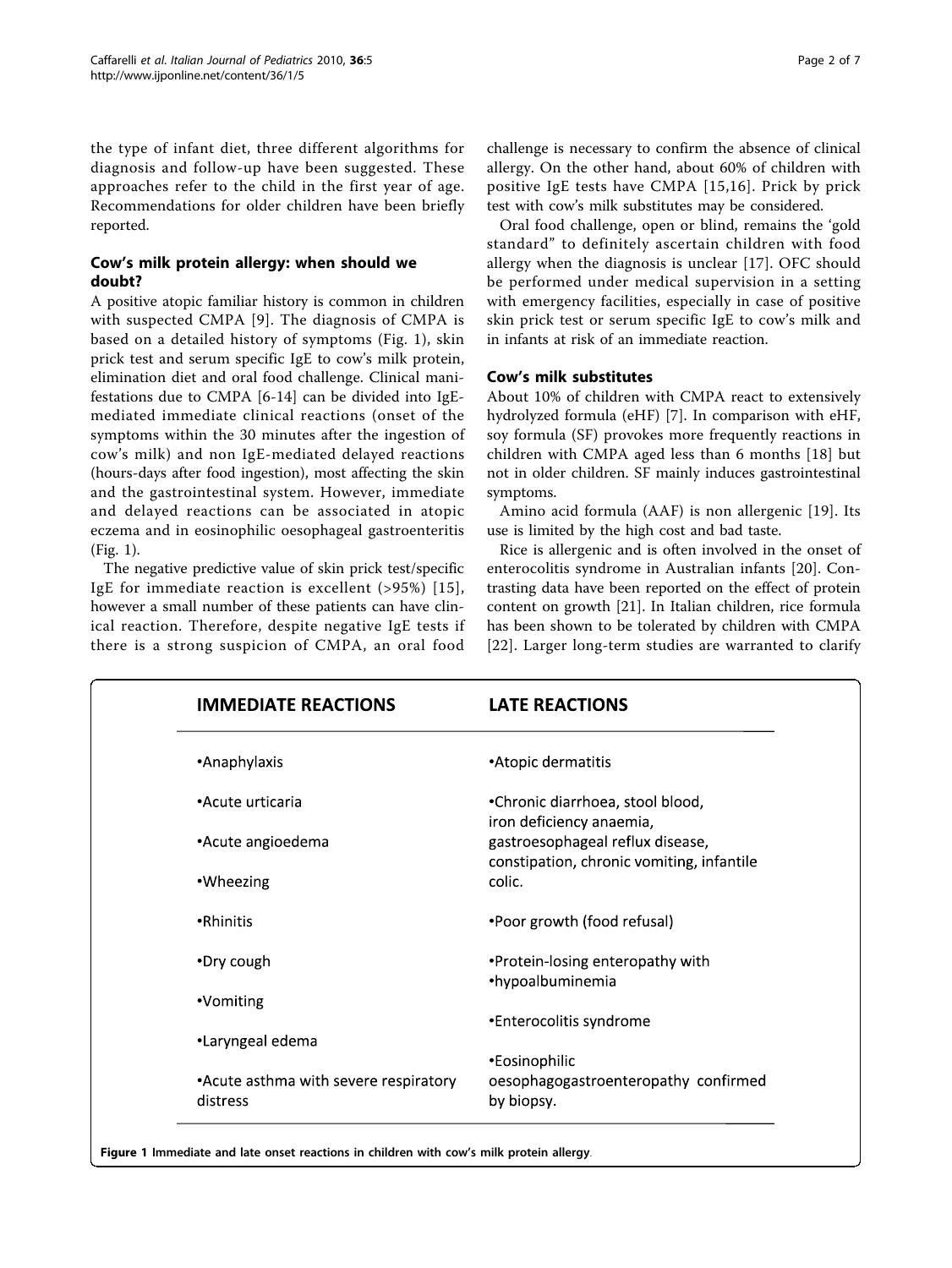the use of rice formula in infants with CMPA. Rice formula may be a choice in selected cases taking into consideration the taste and the cost.

Home-made meals may be a dietary option after 4 months of age.

Mammalian milks are not nutritionally adequate. Goat's milk commonly provokes clinical reactions in more than 90% of children with CMPA [\[23\]](#page-6-0), donkey's milk in about 15% [\[24,25](#page-6-0)] and has a high cost.

## A child fed with cow's milk formula with mildmoderate symptoms (Fig. 2)

In infants with immediate symptoms (vomiting, acute hives, angioedema, wheezing, rhinitis, dry cough) or late symptoms (moderate/severe atopic dermatitis, diarrhoea, blood in the stools, iron deficiency anaemia, gastroesophageal reflux disease (GORD), constipation) a CMPA can be suspected [[6](#page-5-0)-[8](#page-5-0),[10](#page-5-0)-[14\]](#page-5-0). Other causes are to be considered for patients unresponsive to treatment. Infant colic (more than 3 hours of crying a day, 3 days for more than 3 weeks) is not unanimously considered as a consequence of CMPA. The paediatrician has to consider the opportunity of a cow's milk free diet in the most troublesome cases [[26,27](#page-6-0)]. Mild immediate reactions may be of difficult interpretation because they can be the result of causes different from CMPA. However, if these symptoms are strongly related to cow's milk ingestion, we recommend to eliminate cow's milk and follow the algorithm for severe reactions (Fig. 2).

Regarding delayed onset gastrointestinal symptoms, other pathologies (i.e. infections) should be excluded before investigating allergic sensitization.

In mild atopic dermatitis, investigations for CMPA are not necessary in the absence of a clear relation between cow's milk intake and onset of symptoms.

When a CMPA is suspected, infants should go on a 2- 4 week diet without cow's milk protein. Four weeks should be considered for chronic gastrointestinal symptoms. Infants should be fed with eHF or SF in children aged more than 6 months and without gastrointestinal symptoms.

If the symptoms improve on a restrict diet, an OFC to cow's milk is necessary to definitely ascertain the diagnosis. If the oral food challenge is positive, the child must follow the elimination diet and can be re-challenged after 6 months (a shorter period for GORD) and in any case, after 9-12 months of age. If the oral food challenge is negative, a free-diet can be followed.

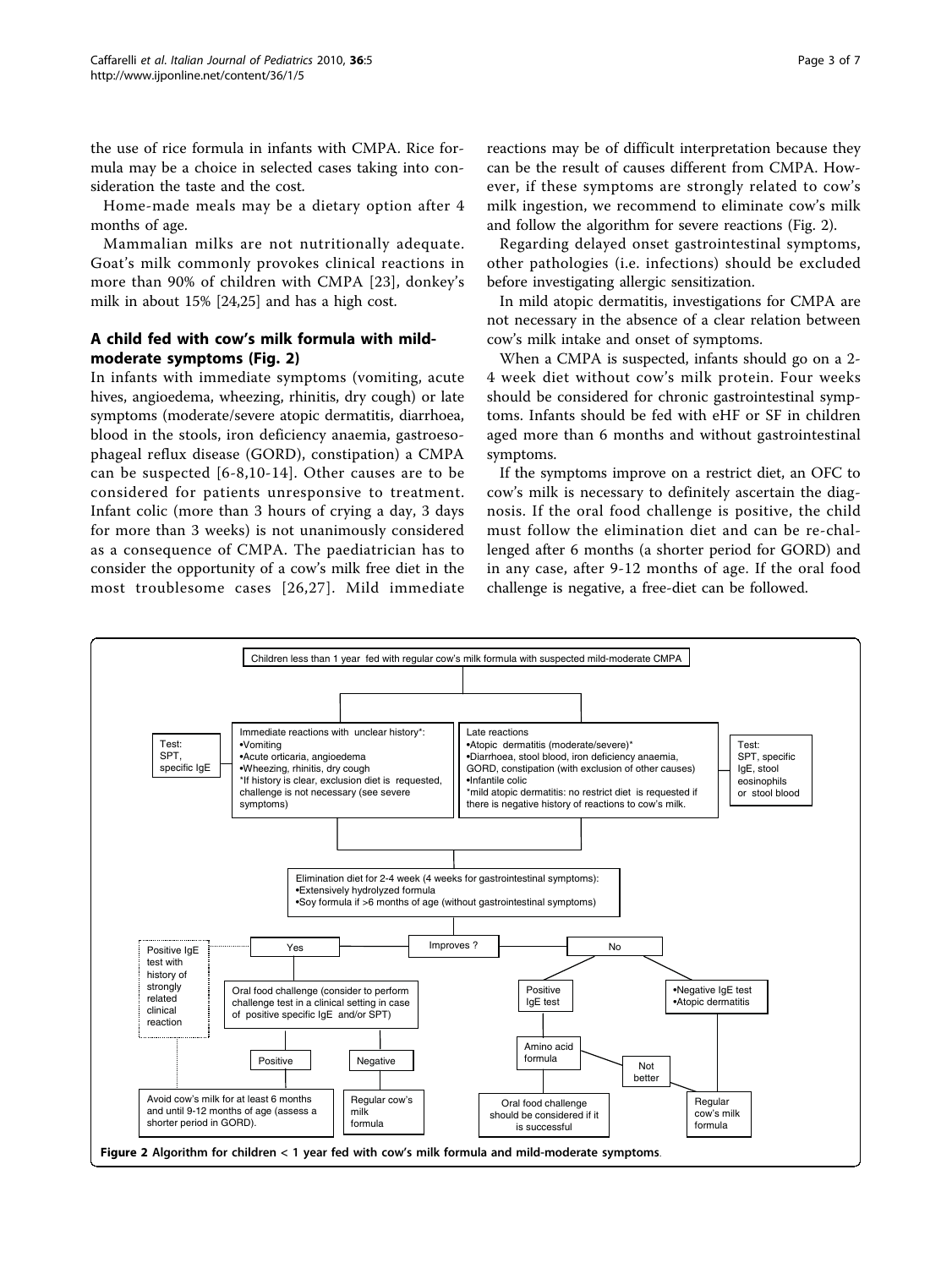When there is strong suspicion of IgE-mediated reactions, in infants who do not respond to a diet with eHF or SF an attempt may be made with a 14-days diet with AAF.

Cow's milk substitutes are used in children aged less than 12 months. In older children with CMPA, eHF or AAF are not usually necessary because an adequate diet is easily accessible.

## A child fed with cow's milk formula with severe symptoms (Fig. 3)

Immediate severe symptoms are considered laryngeal edema, acute asthma with severe respiratory difficulty, anaphylaxis. The following are delayed onset severe symptoms: chronic diarrhoea or chronic vomiting with poor growth, intestinal bleeding with iron deficiency anaemia, protein losing enteropathy with hypoalbuminemia, eosinophilic gastroenteropathy confirmed by biopsy [[7,8,10-14\]](#page-5-0).

If any of these immediate symptoms are observed as a consequence of suspected CMPA, infants should follow a cow's milk free diet. As substitutes, SF (if older than 6 months of age) or eHF or AAF can be used. eHF and SF should be started under medical supervision because of possible clinical reactions. If an AAF is adopted, it may be administered for 2 weeks and then the infant may be switched to SF or eHF.

In children with late severe gastrointestinal symptoms with poor growth, anaemia or hypoalbuminemia or eosinophilic oesophagogastroenteropathy, it is recommended to start an elimination diet with AAF and then switched with eHF. The effect of the diet should check out within 10 days for enterocolitis syndrome, 1-3 weeks for enteropathy and 6 weeks for eosinophilic oesophagogastroenteropathy.

In children with anaphylaxis and concordant positive IgE tests or severe gastrointestinal reactions, oral food challenge is not necessary for diagnosis. The oral food challenge for tolerance acquisition should be performed not before 6-12 months after the last reaction. Children have to eliminate cow's milk until 12 months of age, but in those with enterocolitis syndrome until 2-3 years of age [[28](#page-6-0)].

Children with any severe symptoms should be referred to a specialized centre.

eHF or AAF is used in children aged less than 12 months and in older children with severe gastrointestinal

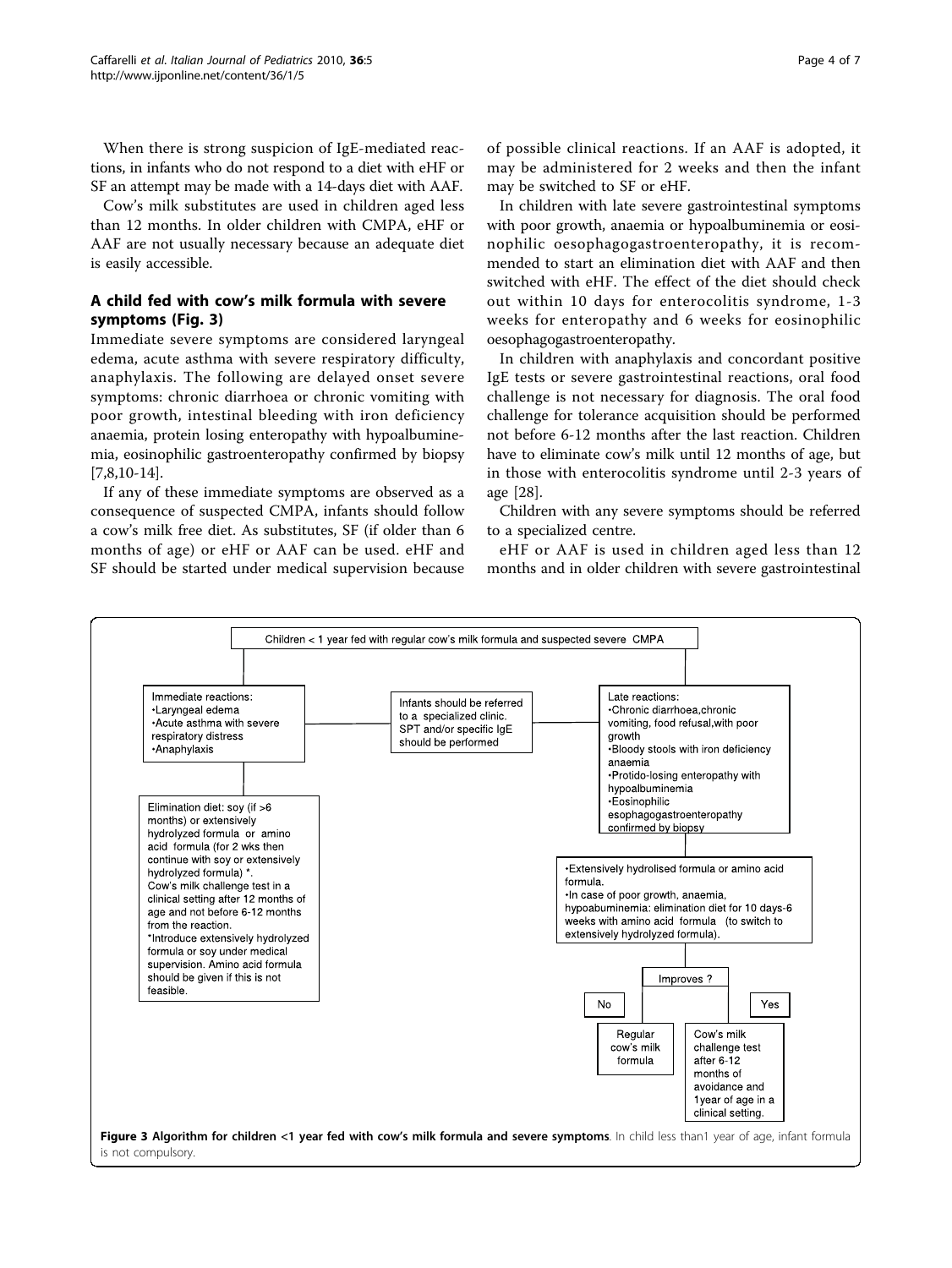symptoms. In children > 12 months with anaphylaxis, cow's milk substitutes are not always nutritionally required.

#### A breast-fed infant with a suspected CMPA (Fig. 4)

In exclusively breast-fed infants, suspected symptoms to the cow's milk proteins are almost always non IgEmediated as atopic dermatitis, vomiting, diarrhoea, blood in the stools, GORD, colic [[29](#page-6-0)].

A maternal diet without cow's milk is not recommended for mild symptoms.

There is no evidence that a maternal diet without egg and cow's milk in infants with bloody stools (proctocolitis) is of value [[30,31](#page-6-0)].

In infants with moderate-severe symptoms, cow's milk protein, eggs and other foods should be eliminated by the mother's diet only if history suggests an unequivocal reaction. Moreover, the infant should be referred to a specialized centre. The maternal elimination diet has to be followed for 4 weeks. If there is no improvement the diet should be stopped. If symptoms improved, it's

the beginning of the diet. If the volume of breast milk is insufficient, eHF or SF formula (if  $> 6$  months) should be administered.

If after the reintroduction of cow's milk in mother's diet symptoms do not occur, the excluded foods can be introduced one by one in the diet.

#### Conclusions

The diagnosis of CMPA is based on oral food challenge that follows a 2-4 week elimination diet.

A diagnostic oral food challenge is unnecessary in immediate reactions or late gastrointestinal reactions with anaemia, poor growth or hypoalbuminemia if the causative role of cow's milk is clear. Children can be challenged after 6-12 months from the reaction and

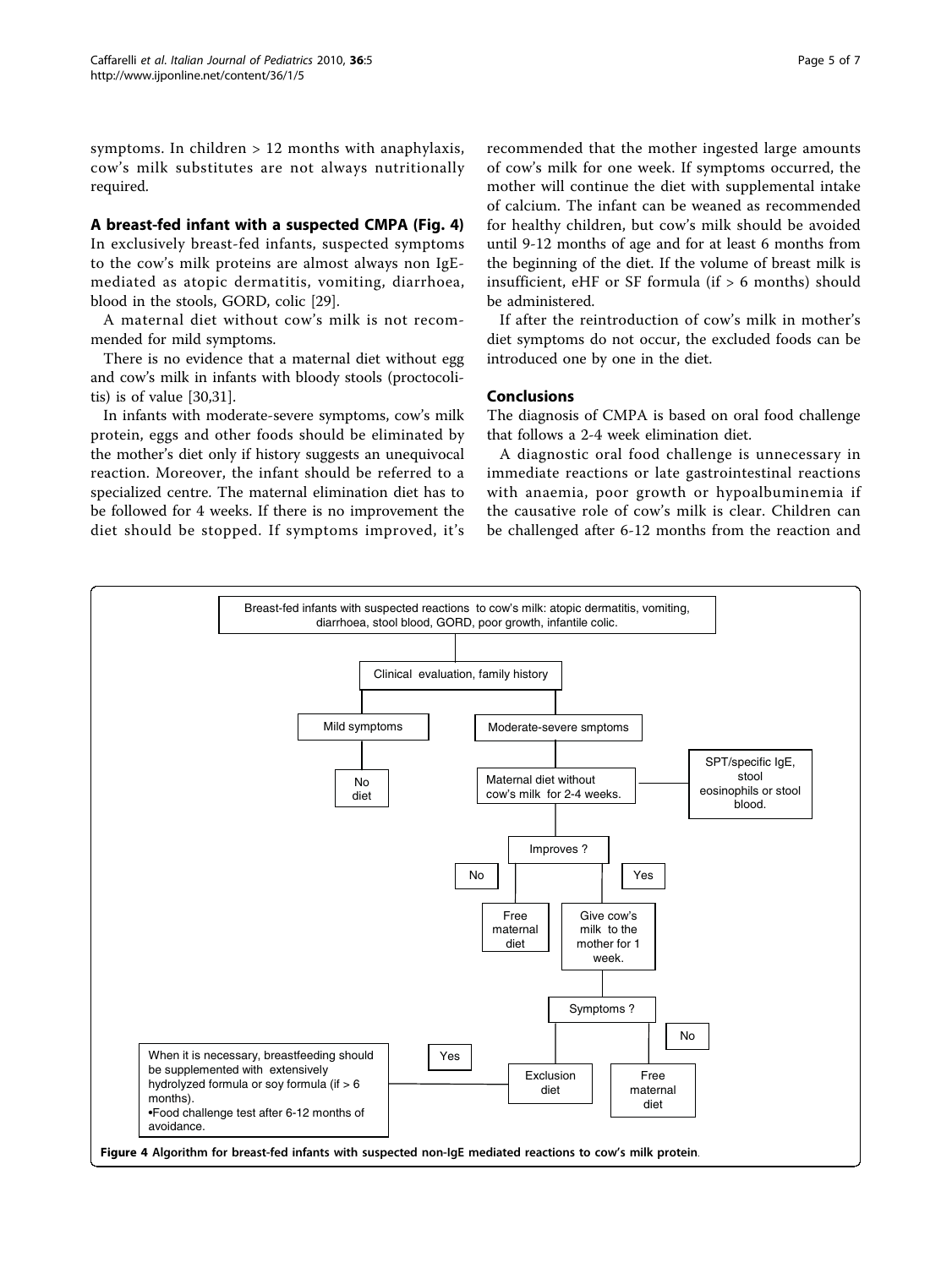<span id="page-5-0"></span>not before 12-24 months of age according to the symptoms.

Diets must be nutritionally balanced. In children with CMPA, a supplementation with calcium must be evaluated.

Diet is not requested in children with mild atopic dermatitis and negative history for cow's milk reactions.

SF should not be used in infants  $<$  6 months of age with allergic symptoms and in those with late gastrointestinal symptoms.

Children with gastrointestinal reactions and anaemia, poor growth or hypoalbuminemia should be given AAF and then switched to eHF.

eHF or AAF is used in children aged less than 12 months and in older children with severe gastrointestinal symptoms. In children  $> 12$  months with anaphylaxis, cow's milk substitutes are not always nutritionally required.

#### List of abbreviations

CMPA: cow's milk protein allergy; EWGPAG: Emilia-Romagna Working Group for Paediatric Allergy and of that for Paediatric Gastroenterology; eHF: extensively hydrolyzed formula; SF: soy; AAF: amino acid formula; GORD: gastroesophageal reflux disease.

#### Acknowledgements

Physicians and specialists of Emilia-Romagna Emilia-Romagna Working Group for Paediatric Allergy and for Paediatric Gastroenterology (EWGPGA) who contributed to this guide.

Paediatric gastroenterology: Patrizia Alvisi (U.O. di Pediatria Ospedale Maggiore, Bologna, Italy), Sergio Amarri (U.O. di Pediatria, Reggio Emilia, Italy), Paolo Baldassarri (U.O. di Pediatria, Forlì,), Sandra Brusa (U.O. di Pediatria, Imola, Italy), Marisa Calacoci (Pediatra Libero Professionista, Ferrara, Italy), Iliana Cecchini (U.O. di Pediatria, Cesena, Italy), Sara Denti (U.O. di Pediatria, Carpi, Italy), Annarita Di Biase (U.O. di Pediatria, Modena, Italy), Cristina Host (U.O. di Pediatria, Ferrara, Italy), Andrea Lambertini (U.O. di Pediatria Ospedale Maggiore, Bologna, Italy), Angelo Miano (Pediatra Libero Professionista, Cesena, Italy), Annamaria Metri (U.O. di Pediatria, Faenza, Italy), Marco Occari (U.O. di Pediatria, Mantova, Italy), Renzo Pini (U.O. di Pediatria, Rimini, Italy), Marina Rossidoria (Pediatra Libero Professionista, Bologna, Italy). Paediatric allergy: Andrea Valenti (U.O. di Pediatria, Lugo, Italy), Monica Vallini (Pediatra Libera scelta, Bologna, Italy, Italy), Iole Venturi (U.O. di Pediatria, Ravenna, Italy), Laura Viola (U.O. di Pediatria, Rimini, Italy). Ermanno Baldo (U. O.di Pediatria, Rovereto, Italy), Mauro Bandini (U.O. di Pediatria, Ravenna, Italy), Filippo Bernardi (Clinica Pediatrica Ospedale S. Orsola, Bologna, Italy), Adriana Borghi (U.O. Pediatria, Carpi, Italy), Paolo Bottau (U.O. di Pediatria, Imola, Italy), Lucetta Capra (U.O. di Pediatria Azienda Ospedaliera-Universitaria S. Anna, Ferrara, Italy), Giovanni Cavagni (Ospedale Pediatrico Bambin Gesù, Roma, Italy), Matteo Corchia (Clinica Pediatrica, Parma, Italy), Danilo Dalpozzo (U.O.di Pediatria, Imola, Italy), Leonardo Loroni (U.O. di Pediatria, Ravenna, Italy), Laura Giovannini (Pediatra Libero Professionista, Lugo, Italy), Massimo Masi (Dipartimento "Salute della donna, del bambino e dell'adolescente, Policlinico S. Orsola-Malpighi, Bologna, Italy), Giuseppe Menna (ISS Istituto Sicurezza Sociale, U.O.C.Pediatria-Ospedale della Repubblica di San Marino, Italy), Patrizia Preti (U.O. di Pediatria Ospedale Maggiore, Bologna, Italy), Giampaolo Ricci (Dipartimento "Salute della donna, del bambino e dell'adolescente, Policlinico S. Orsola-Malpighi, Bologna, Italy), Giuseppe Timoncini (U.O. di Pediatria, Forlì, Italy), Loretta Biserna (U.O. di Pediatria, Ravenna, Italy), Elena Zamuner (U.O. di Pediatria, Ravenna, Italy).

#### Author details

1 Dipartimento dell'Età Evolutiva, Clinica Pediatrica Università di Parma, Parma, Italy. <sup>2</sup>UO di Pediatria, AUSL Imola, Imola, Italy. <sup>3</sup>Dipartimento "Salute della donna, del bambino e dell'adolescente" Policlinico S Orsola-Malpighi, Clinica Pediatrica, Bologna, Italy. <sup>4</sup>Dipartimento Emergenza ed Accettazione diagnostica, UO di Pediatria, Fidenza, Italy. <sup>5</sup>Pediatria, AUSL di Ravenna, Italy.<br><sup>6</sup>LIO Pediatria, AUSL di Cesena, Italy. UO Pediatria, AUSL di Cesena, Italy.

#### Authors' contributions

CC, FB, BB, LC, MM, PP conceived the design of the study and participated in its coordination. They prepared the draft of the manuscript and revised it. All authors read and approved the final manuscript.

#### Competing interests

The authors declare that they have no competing interests.

#### Received: 11 December 2009

Accepted: 15 January 2010 Published: 15 January 2010

#### References

- 1. Host A: Frequency of cow'[s milk allergy in childhood.](http://www.ncbi.nlm.nih.gov/pubmed/12487202?dopt=Abstract) Ann Allergy Asthma Immunol 2002, 89(6 Suppl 1):33-7.
- 2. Wood RA: [The natural history of food allergy.](http://www.ncbi.nlm.nih.gov/pubmed/12777603?dopt=Abstract) Pediatrics 2003, 111:1631-1637.
- 3. Host A, Halken S, Jacobsen HP, Christensen AE, Herskind AM, Plesner K: Clinical course of cow'[s milk protein allergy/intolerance and atopic](http://www.ncbi.nlm.nih.gov/pubmed/12688620?dopt=Abstract) [diseases in childhood.](http://www.ncbi.nlm.nih.gov/pubmed/12688620?dopt=Abstract) Pediatr Allergy Immunol 2002, 13(Suppl 15):23-28.
- 4. Rona RJ, Keil T, Summers C, Gislason D, Zuidmeer L, Sodergren S, Sigurdardottir T, Lindner T, Goldhahn K, Dahlstrom J: The prevalence of food allergy. A meta-analysis J Allergy Clin Immunol 2007, 120:638-46.
- Black RE, Williams SM, Jones IE, Goulding A: [Children who avoid drinking](http://www.ncbi.nlm.nih.gov/pubmed/12198017?dopt=Abstract) [cow milk have low dietary calcium intakes and poor bone health.](http://www.ncbi.nlm.nih.gov/pubmed/12198017?dopt=Abstract) Am J Clin Nutr 2002, 76:675-680.
- 6. Bhatia J, Greer F, the Committee on Nutrition: [Use of Soy Protein-Based](http://www.ncbi.nlm.nih.gov/pubmed/18450914?dopt=Abstract) [Formulas in Infant Feeding.](http://www.ncbi.nlm.nih.gov/pubmed/18450914?dopt=Abstract) Pediatrics 2008, 121:1062-1068.
- 7. Vandenplas Y, Brueton M, Dupont C, Hill D, Isolauri E, Koletzko S, Oranje AP, Staiano A: [Guidelines for the diagnosis and management of cow](http://www.ncbi.nlm.nih.gov/pubmed/17895338?dopt=Abstract)'s milk [protein allergy in infants.](http://www.ncbi.nlm.nih.gov/pubmed/17895338?dopt=Abstract) Arch Dis Child 2007, 92:902-908.
- 8. Kemp AS, Hill DJ, Allen KJ, Anderson K, Davidson GP, Day AS, Heine RG, Peake JE, Prescott SL, Shugg AW, Sinn J: [Guidelines for the use of infant](http://www.ncbi.nlm.nih.gov/pubmed/18205586?dopt=Abstract) [formulas to treat cows milk protein allergy: an Australian consensus](http://www.ncbi.nlm.nih.gov/pubmed/18205586?dopt=Abstract) [panel opinion.](http://www.ncbi.nlm.nih.gov/pubmed/18205586?dopt=Abstract) MJA 2008, 188:109-112.
- 9. Greer FR, Sicherer SH, Wesley Burks A, the Committee on Nutrition and Section on Allergy and Immunology: [Effects of early nutritional](http://www.ncbi.nlm.nih.gov/pubmed/18166574?dopt=Abstract) [interventions on the development of atopic disease in infants and](http://www.ncbi.nlm.nih.gov/pubmed/18166574?dopt=Abstract) [children: the role of maternal dietary restriction, breastfeeding, timing of](http://www.ncbi.nlm.nih.gov/pubmed/18166574?dopt=Abstract) [introduction of complementary foods and hydrolyzed formulas.](http://www.ncbi.nlm.nih.gov/pubmed/18166574?dopt=Abstract) Pediatrics 2008, 121:183-191.
- 10. Host A: Cow'[s milk protein allergy and intolerance in infancy. Some](http://www.ncbi.nlm.nih.gov/pubmed/7704117?dopt=Abstract) [clinical, epidemiological and immunological aspects.](http://www.ncbi.nlm.nih.gov/pubmed/7704117?dopt=Abstract) Pediatr Allergy Immunol 1994, 5(5 Suppl):1-36.
- 11. Heine RG, Elsayed S, Hosking CS, Hill DJ: Cow'[s milk allergy in infancy.](http://www.ncbi.nlm.nih.gov/pubmed/12045418?dopt=Abstract) Curr Opin Allergy Clin Immunol 2002, 2:217-25.
- 12. Salvatore S, Vandenplas Y: [Gastroesophageal reflux and cow milk allergy:](http://www.ncbi.nlm.nih.gov/pubmed/12415039?dopt=Abstract) [is there a link?.](http://www.ncbi.nlm.nih.gov/pubmed/12415039?dopt=Abstract) Pediatrics 2002, 110:972-84.
- 13. Iacono G, Cavataio F, Montalto G, et al: Intolerance of cow's milk and chronic constipation in children. N Engl J Med 1998, 399:1100-1104.
- 14. Simeone D, Miele E, Boccia G, Marino A, Troncone R, Staiano A: Prevalence of atopy in children with chronic constipation. Arch Did Child 2008, 93:1044-1047.
- 15. Celik-Bilgili S, Mehl A, Verstege A, et al: [The predictive value of specific](http://www.ncbi.nlm.nih.gov/pubmed/15784102?dopt=Abstract) [immunoglobulin E levels in serum for the outcome of oral food](http://www.ncbi.nlm.nih.gov/pubmed/15784102?dopt=Abstract) [challenges.](http://www.ncbi.nlm.nih.gov/pubmed/15784102?dopt=Abstract) Clin Exp Allergy 2005, 35:268-73.
- 16. Verstege A, Mehl A, Rolinck-Werninghaus C, Staden U, Noconw M, Beyer K, Niggemann B: [The predictive value of the skin prick test weal size for](http://www.ncbi.nlm.nih.gov/pubmed/16164451?dopt=Abstract) [the outcome of oral food challenges.](http://www.ncbi.nlm.nih.gov/pubmed/16164451?dopt=Abstract) Clin Exp Allergy 2005, 35:1220-1226.
- 17. Bock SA, Sampson HA, Atkins FM, Zeiger RS, Lehrer S, Sachs M, Bush RK, Metcalfe DD: [Double-blind placebo-controlled food challenge \(DBPCFC\)](http://www.ncbi.nlm.nih.gov/pubmed/3060514?dopt=Abstract) [as an office procedure: a manual.](http://www.ncbi.nlm.nih.gov/pubmed/3060514?dopt=Abstract) J Allergy Clin Immunol 1988, 82:986-97.